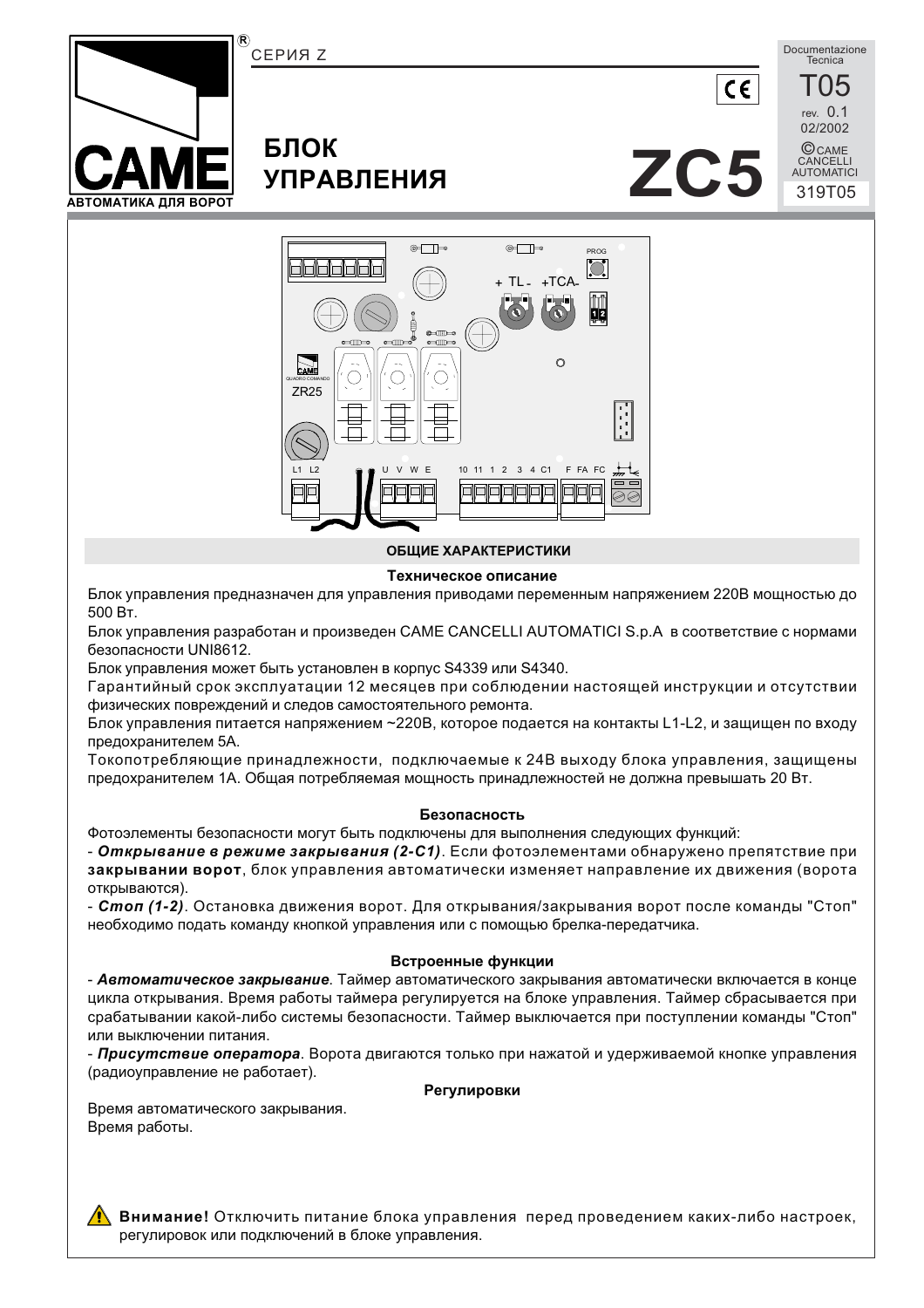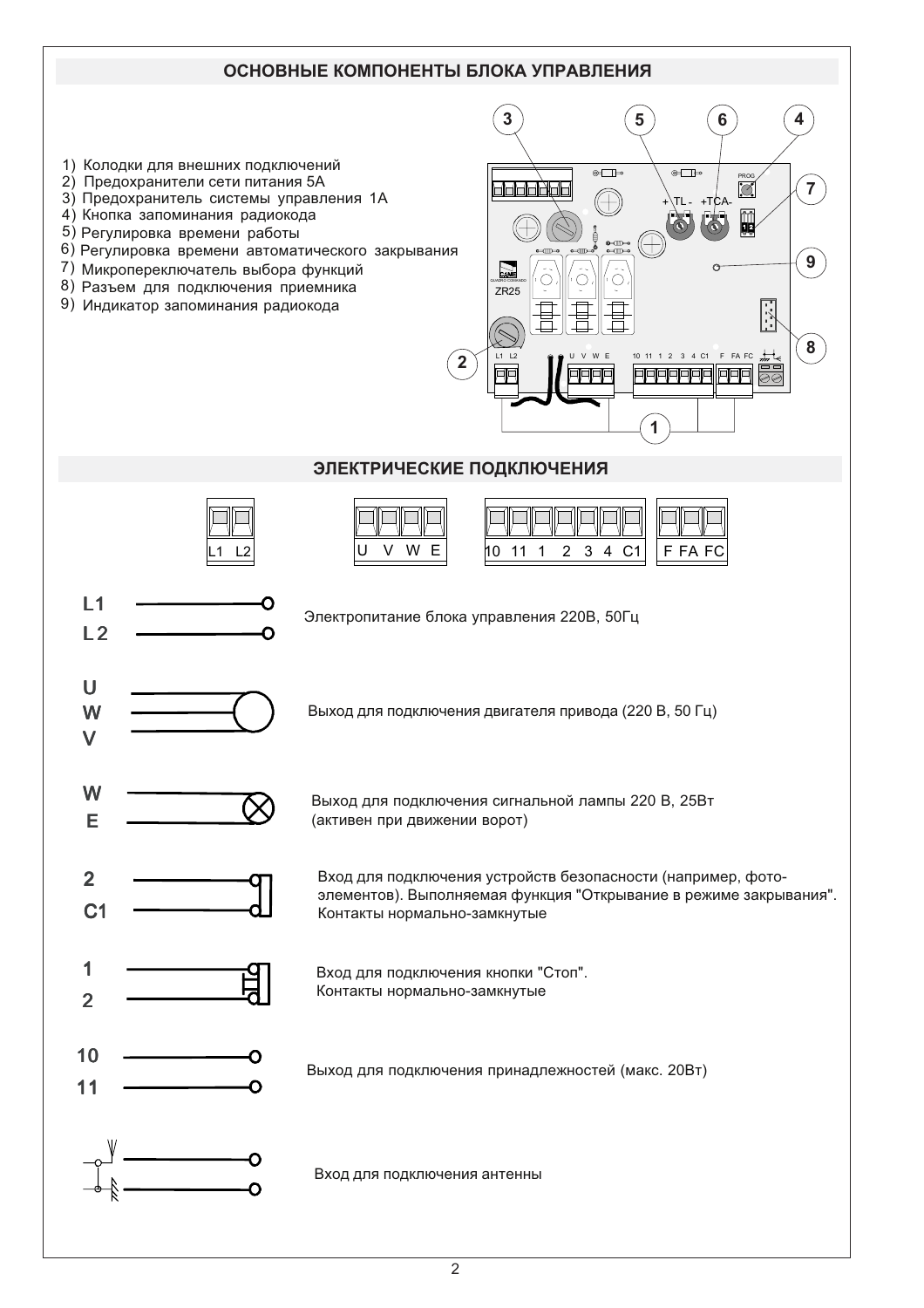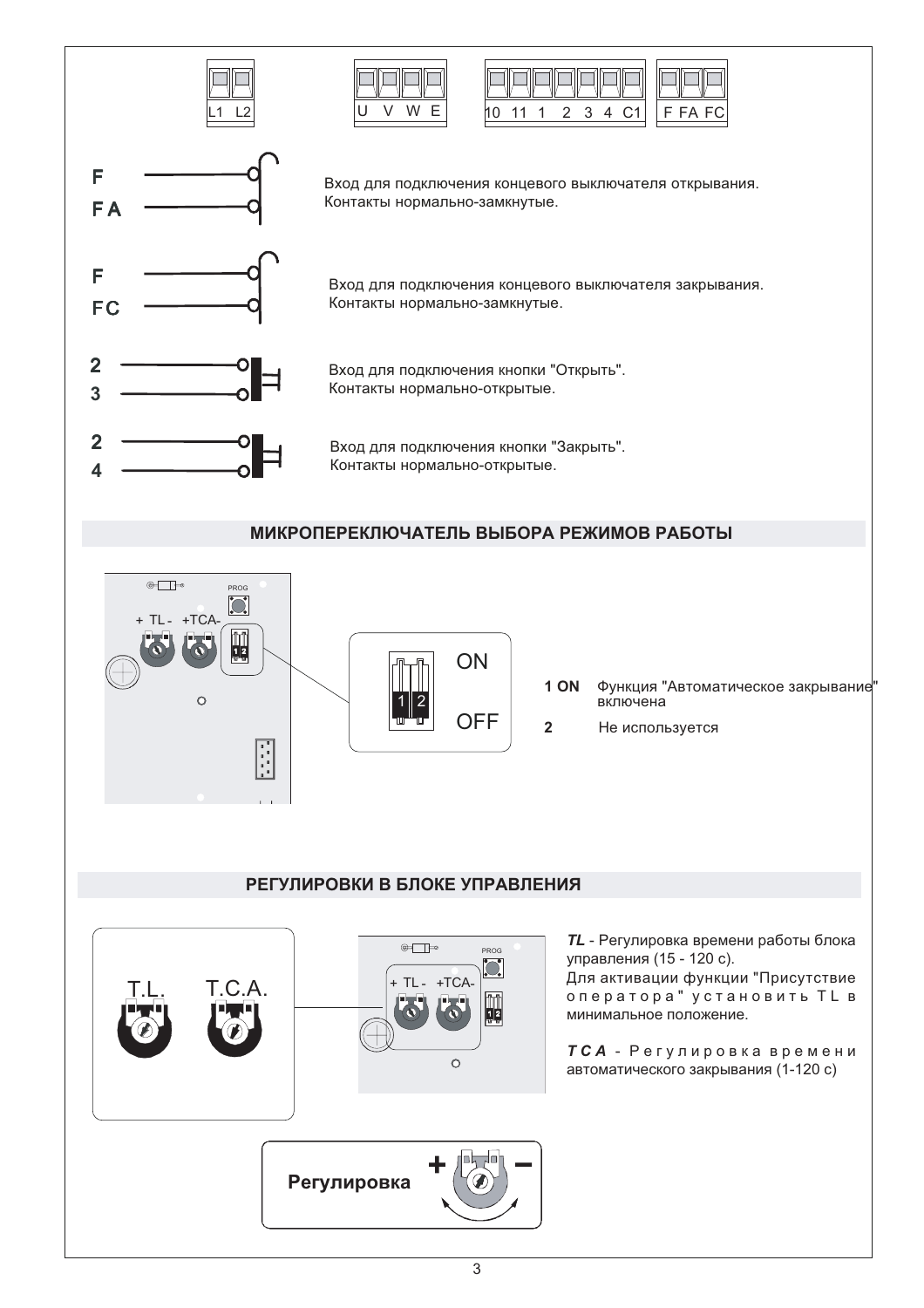# ИЗМЕНЕНИЕ УСИЛИЯ ПРИВОДА

Для изменения усилия привода переключить клемму, обозначенную на рисунке, в одну из четырех позиций (1 - мин., 4 - макс.)

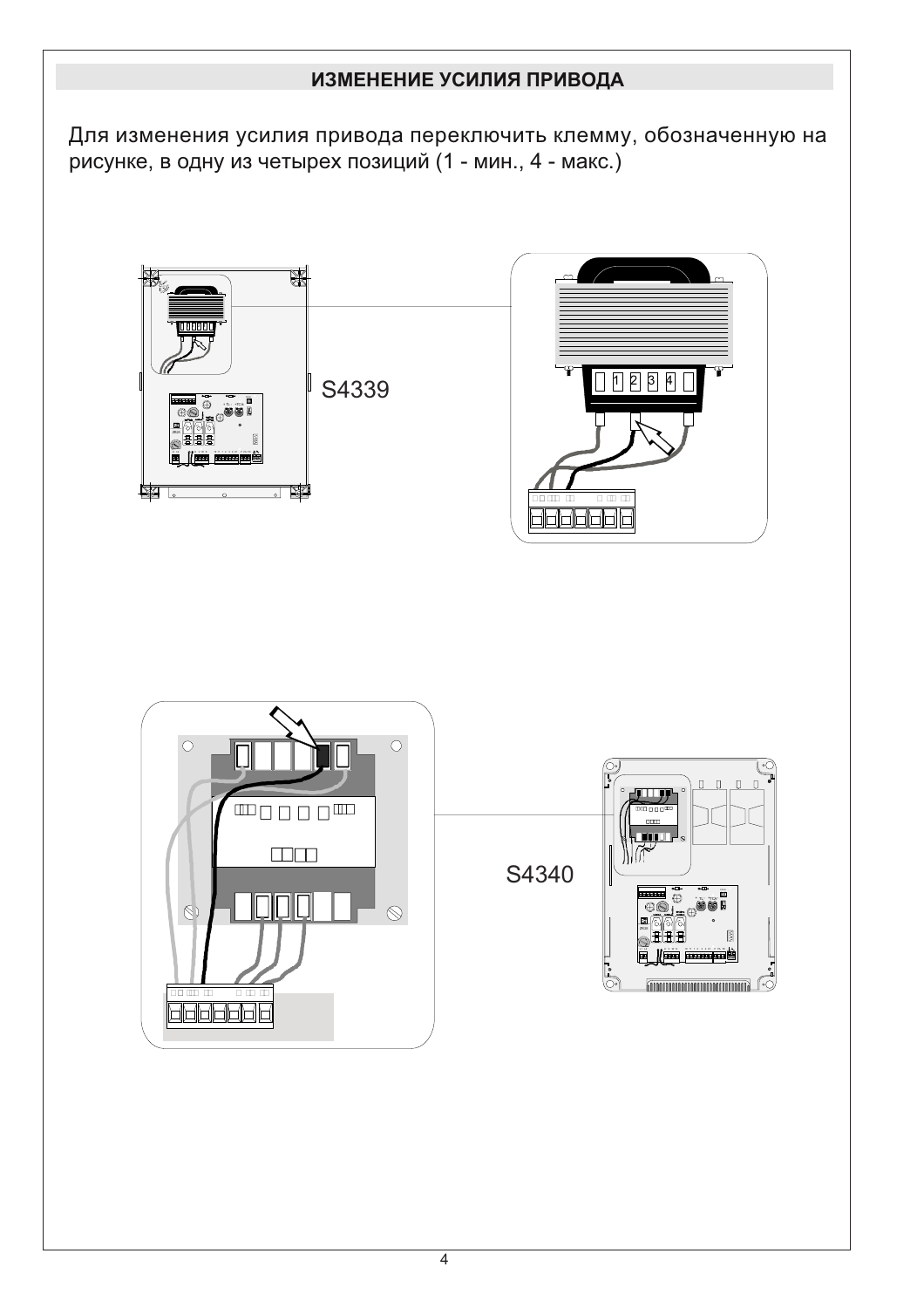## УСТАНОВКА И ПРОГРАММИРОВАНИЕ РАДИОКАНАЛЬНОГО ОБОРУДОВАНИЯ



## **ɍɋɌȺɇɈȼɄȺɉɅȺɌɕɊȺȾɂɈɉɊɂȿɆɇɂɄȺɄɈɆȺɇȾɍɉɊȺȼɅȿɇɂə**

| Вид<br><b>МОДУЛЯЦИИ</b><br>Частота<br>передачи | Применяемая<br>плата<br>радиоприемника | Тип<br>брелка<br>передат-<br>чика |
|------------------------------------------------|----------------------------------------|-----------------------------------|
| FM 26.995                                      | AF130                                  | <b>TFM</b>                        |
| FM 30.9                                        | AF150                                  | <b>TFM</b>                        |
| AM 26.995                                      | AF26                                   | <b>TOP</b>                        |
| AM 30.9                                        | AF30                                   | <b>TOP</b>                        |
| AM 433.92                                      | AF43S / AF43SM                         | TAM / TOP                         |
| AM 433.92                                      | AF43SR                                 | <b>ATOMO</b>                      |



Для брелков-передатчиков серии ТОР должна быть установлена перемычка на плате радиоприемника AF43S



# ВНИМАНИЕ! Плата радиоприемника команд управления

должна устанавливаться только при отключенном электропитании!

 $\overline{2}$ 

### ПРОГРАММИРОВАНИЕ БРЕЛКА-ПЕРЕДАТЧИКА

**TOP 432 M COP 434 M TOP 432 S TOP 432 SA TOP 432 S P1** P2 **P1 P2 P3** P4 1 2 3 4 **ȺɌɈɆɈ** <u> 1999 - 1999 - 1999 - 1999 - 1999 - 1999 - 1999 - 1999 - 1999 - 1999 - 1999 - 1999 - 1999 - 1999 - 1999 - 19</u> 1 2 3 4 5 6 7 8 9 10 1 2 3 4 5 6 7 8 9 10

Установить код брелка-передатчика в соответствие с технической документацией, поставляемой с брелком.

В брелках-передатчиках (ТОР432М, ТОР434М, ТОР432S и т.п.) установить канал передачи кодового сигнала.